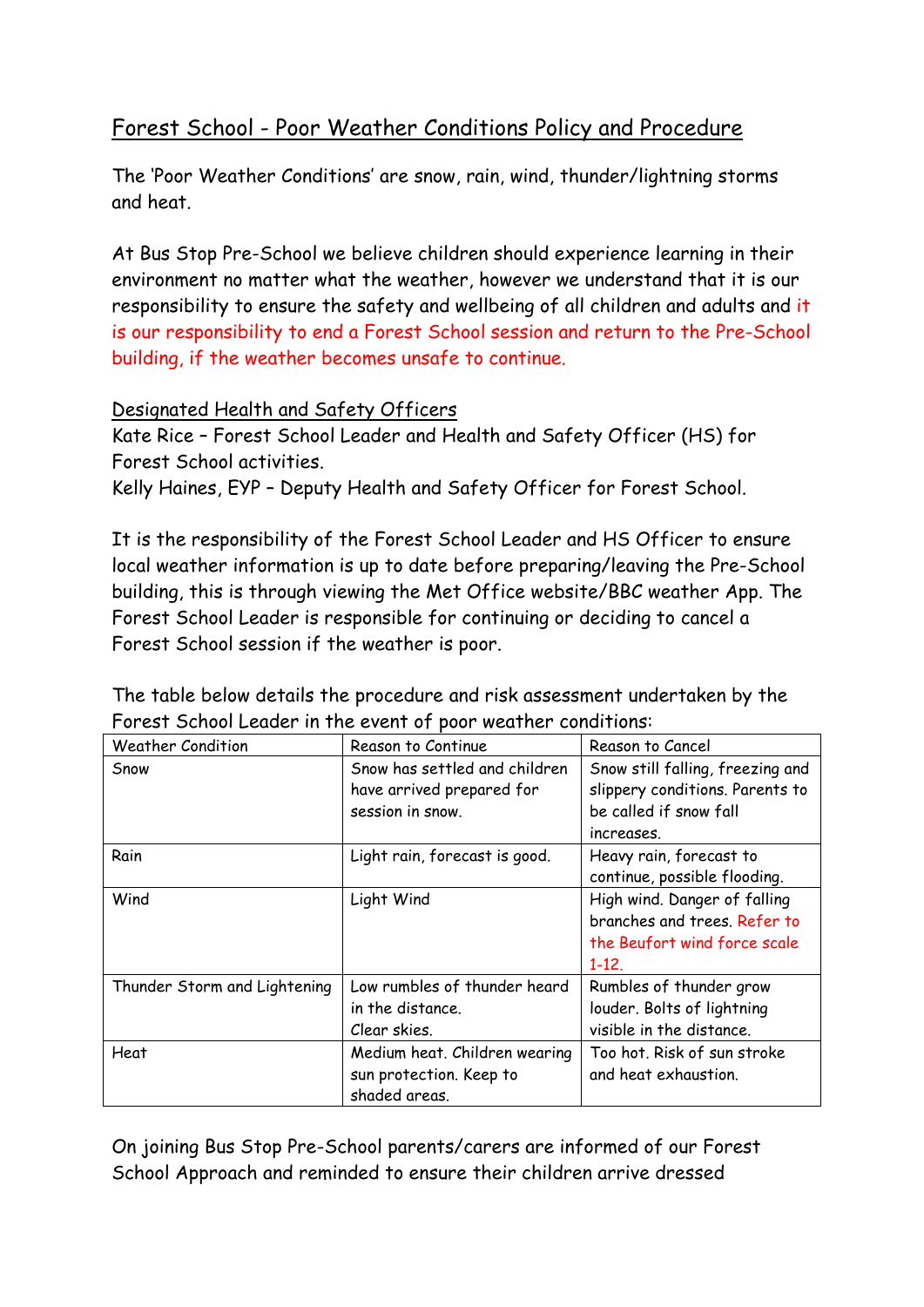appropriately for Forest School activities. In the event that a child is dressed inappropriately for the weather condition we can provide the following allweather clothing and footwear:

- Waterproof trousers,
- Gloves,
- Warm hats,
- Scarves
- Socks,
- Welly socks,
- Warm coats,
- Rain coats,
- Sun hats,
- Long sleeved t-shirts,
- Long trousers,
- Wellington Boots,
- Trainers,
- Snow boots.

This list should not be viewed as exhausted.

Before going out to Forest School practitioners ensure that children and adults are wearing appropriate footwear and clothing for the weather conditions.

In the event that the weather conditions worsen during a Forest School session, all children and adult will return to the Pre-School building or be taken to the nearest place of safety for example the Polesden Lacey House/ Restaurant. If we are unable to return to the Pre-School building children's parents/carers will be contacted and informed of our location to ensure children can be collected safely. Please see Emergency Closure Policy and Procedure and Forest School Emergency Procedure.

Before each Forest School session, the settings mobile number is displayed clearly on the main gate. This informs parents/carers that the Pre-School is out at Forest School and gives parents/carers the settings mobile number to call if the Pre-School group needs to be contacted.

## Forest School Training

Forest School training may need to be postponed/rearranged with the students due to adverse weather conditions and or if the Polesden Lacey Estate is closed. Please see Emergency Closure Policy and Procedure.

Useful Resources